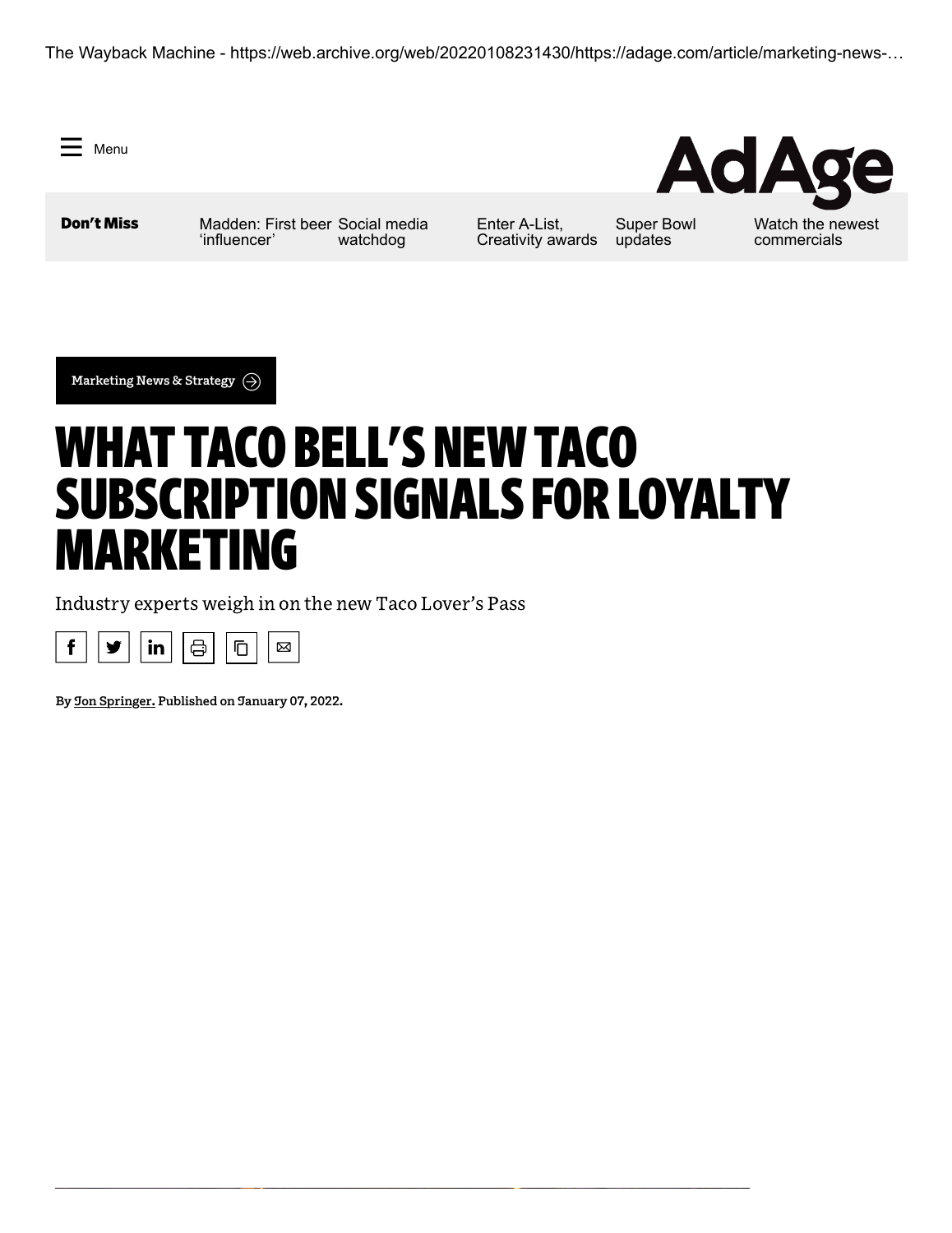

#### **Credit: Taco Bell**

Subscription-based loyalty is arriving in the fast-food world, as brands seek new ways to boost purchases and gain a direct line to diners that isn't necessarily compromised by third-party delivery apps.

Taco Bell this week launched nationally what it's calling the Taco Lover's Pass, which offers its app holders a free taco every day for 30 days after they purchase a \$10 subscription. This followed a handful of other subscriptions that have popped up in recent months, involving brands such as Mexican casual restaurant chain On the Border and Panera Bread.

### More from Ad Age

Taco Bell appoints Nike vet Sean [Tresvant](https://web.archive.org/web/20220108231430/https://adage.com/article/marketing-news-strategy/taco-bell-appoints-nike-vet-sean-tresvant-global-brand-chief/2384646) as global brand chief

**Jon [Springer](https://web.archive.org/web/20220108231430/https://adage.com/author/jon-springer/2375851)**

#### Ranking [celebrity](https://web.archive.org/web/20220108231430/https://adage.com/article/marketing-news-strategy/2021-review-ranking-celebrity-meal-deals/2388391) meal deals of 2021

**Jon [Springer](https://web.archive.org/web/20220108231430/https://adage.com/author/jon-springer/2375851)**

In all of these schemes, chains are banking on discounts on frequently-purchased items to drive visit frequency while gathering first-party customer data. A variety of marketing industry professionals said they see the promise of deeper loyalty through these programs—in part because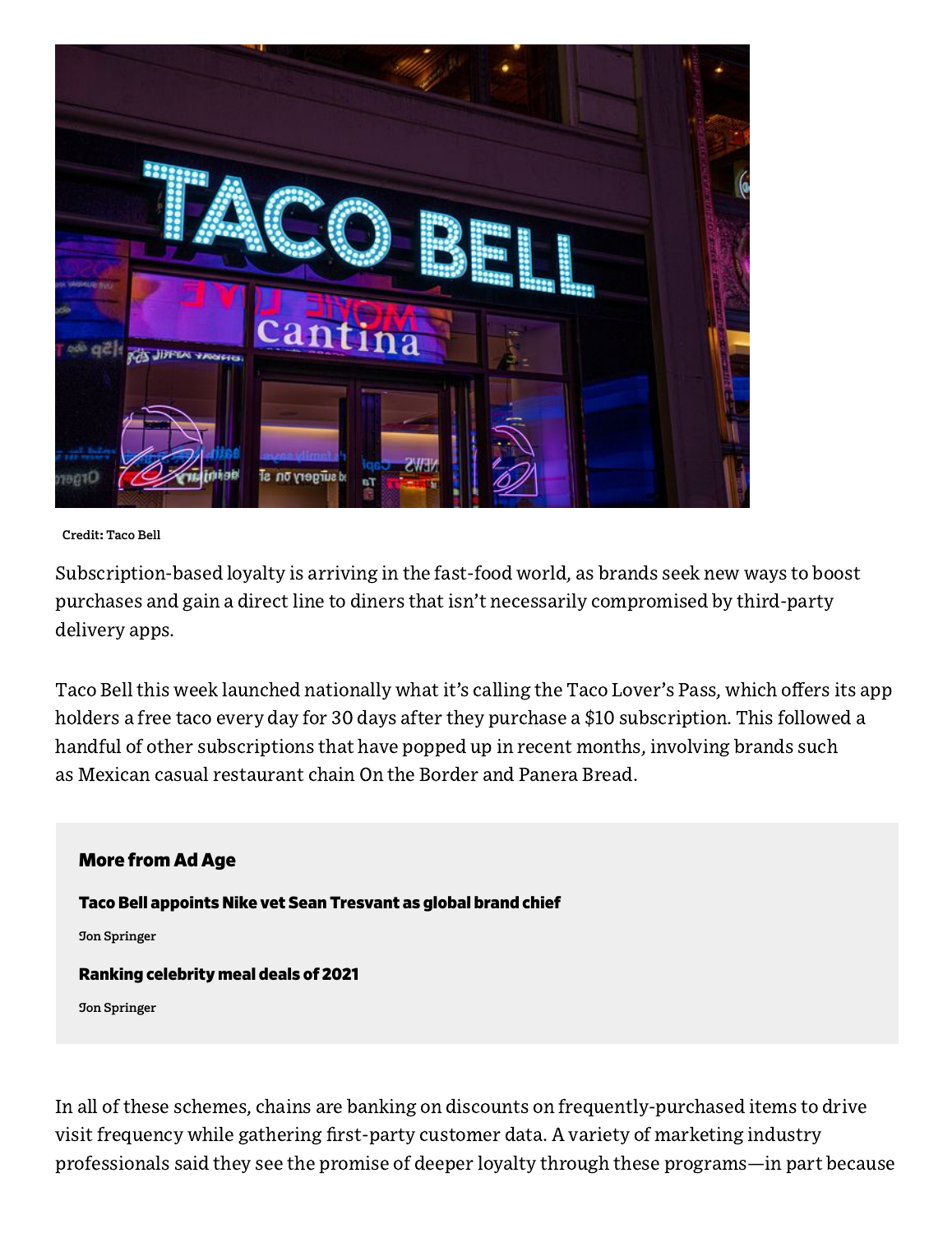they skirt interlopers in the value chain and can inspire customers to try items they might otherwise skip—but some expressed reservations, seeing them primarily as glorified deep price promotions with limited novelty.

## A no-brainer?

Taco Bell is promoting the launch of its new offering on social channels and on the app itself, where subscribers will find the deals in an area hidden to nonsubscribers.

"This program appears to be a good value for consumers if they eat at Taco Bell a lot," Kimberly Whitler, an associate professor of business at the University of Virginia's Darden Business School, said in an email. "Information online suggests a taco at Taco Bell can cost about \$1.70. The potential value of 30 days of tacos is roughly \$51, excluding taxes. So, if a consumer uses the subscription daily, they are paying \$10 for over \$50 of food. Taco Bell, in turn, hopes that consumers will become more regular consumers of the restaurant, but they also benefit from any additional purchases made, such as drinks, and additional food items."

## Subscribe to Ad Age now for the latest [industry](https://web.archive.org/web/20220108231430/http://www.adage.com/sub) news and analysis.

Whitler said she sees the Taco Pass as a "no-brainer" for its frequent diners; a temptation for those who do a cost-benefit analysis; and a potential way for Taco Bell to steal trips from other chains.



The company is rolling the program out nationally following a test run at 17 restaurants in the Tucson, Arizona market in September. Results there were encouraging, officials said, with 20% of pass purchasers new

**Credit: Taco Bell**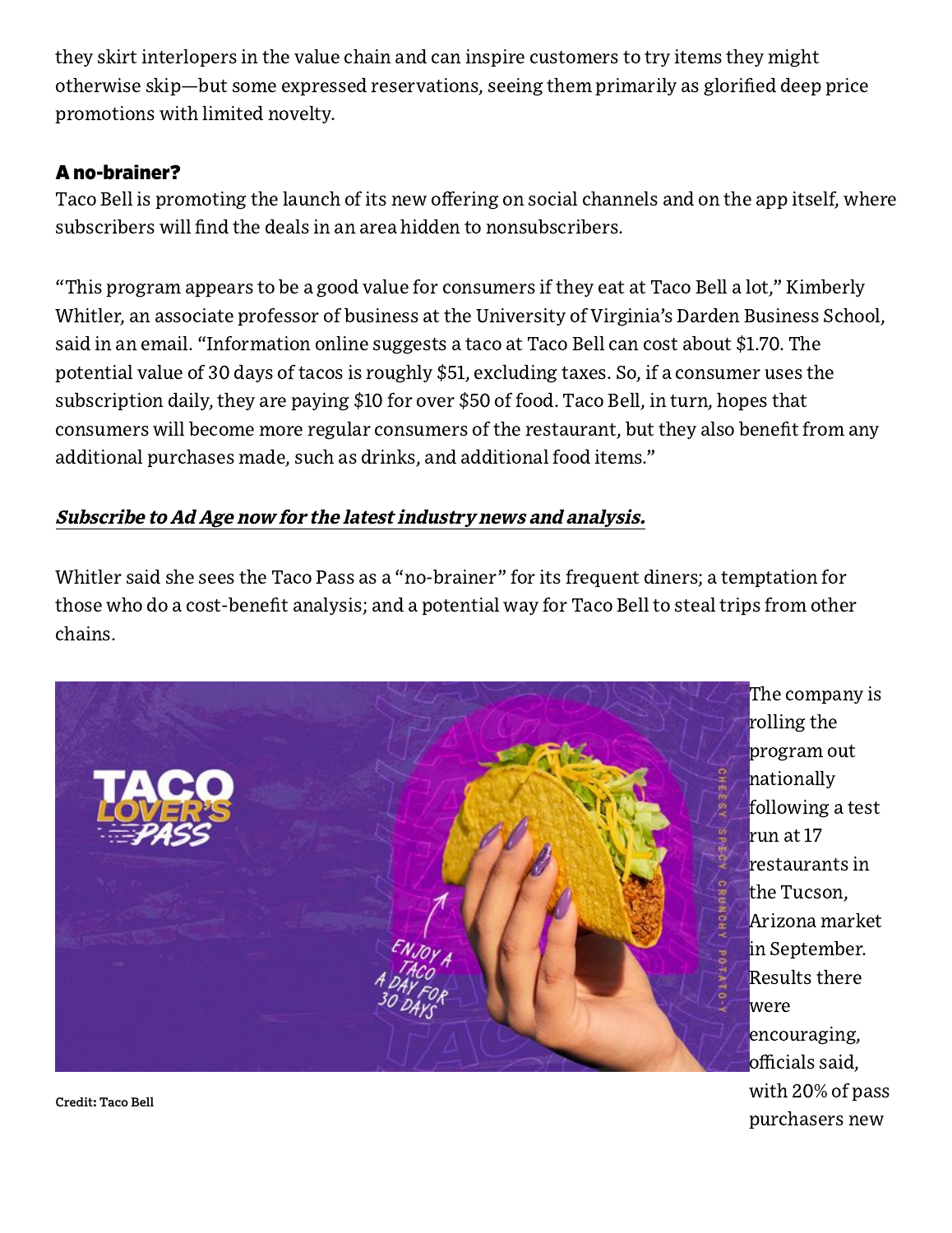to the chain's rewards program, and another 20% renewing their membership concurrent with the offer. The Doritos Locos Taco Supreme was the most-redeemed offering, the chain said.

Taco Bell's rewards program uses the app to track purchases, earning points that can be redeemed for discounts on future visits.

Given the figures in Tucson, "it is safe to presume that the incremental business generated and deeper customer engagement more than offset the incremental cost to the company," Whitler concluded.

## No more sharing data

The pandemic-sparked rise of online loyalty in the restaurant industry has been accompanied by the home-delivery and curbside pickup boom. But those offerings have come almost exclusively in partnership with third-party tech firms like DoorDash and Grubhub that extract customer data from the chains with every delivery. This comes with the potential drawback that those companies in turn will use that information to launch competing businesses, like DoorDash's DashMart store, making the offer of online customer convenience something of a double-edged tradeoff for restaurants.

Programs like the Taco Lover's Pass can address this dilemma by generating digital sales that bypass those interlopers in the value chain, said Aaron Goldman, chief marketing officer at Mediaocean, an ad tech platform.

"Restaurants have been at the mercy of these middle companies for the last couple of years as consumers pivoted to finding new ways to get food," Goldman said. "This will help Taco Bell get more app downloads without having to involve them."

The offering also echoes themes running through various promotions in the restaurant space that essentially get existing menu items to work harder, and don't require the expense or complexity of new-item launches and other operational changes. Packaged celebrity meals that have swept the industry since 2020 are a prime example, including McDonald's successful "Famous Orders" marketing.

Other new subscription programs pushing existing items include On the Border's deal that gives Border Rewards members free queso for a year with a \$1 membership fee. Panera Bread in 2020 launched a monthly coffee [subscription](https://web.archive.org/web/20220108231430/https://adage.com/article/cmo-strategy/panera-and-anomaly-part-ways-goodby-hired-project-basis/2243051) for \$8.99 allowing its customers to receive unlimited free coffee and tea; its rival Pret a Manger now offers a tiered program offering unlimited free beverages for an annual fee of \$29.99, or \$19.99 for coffee and tea only.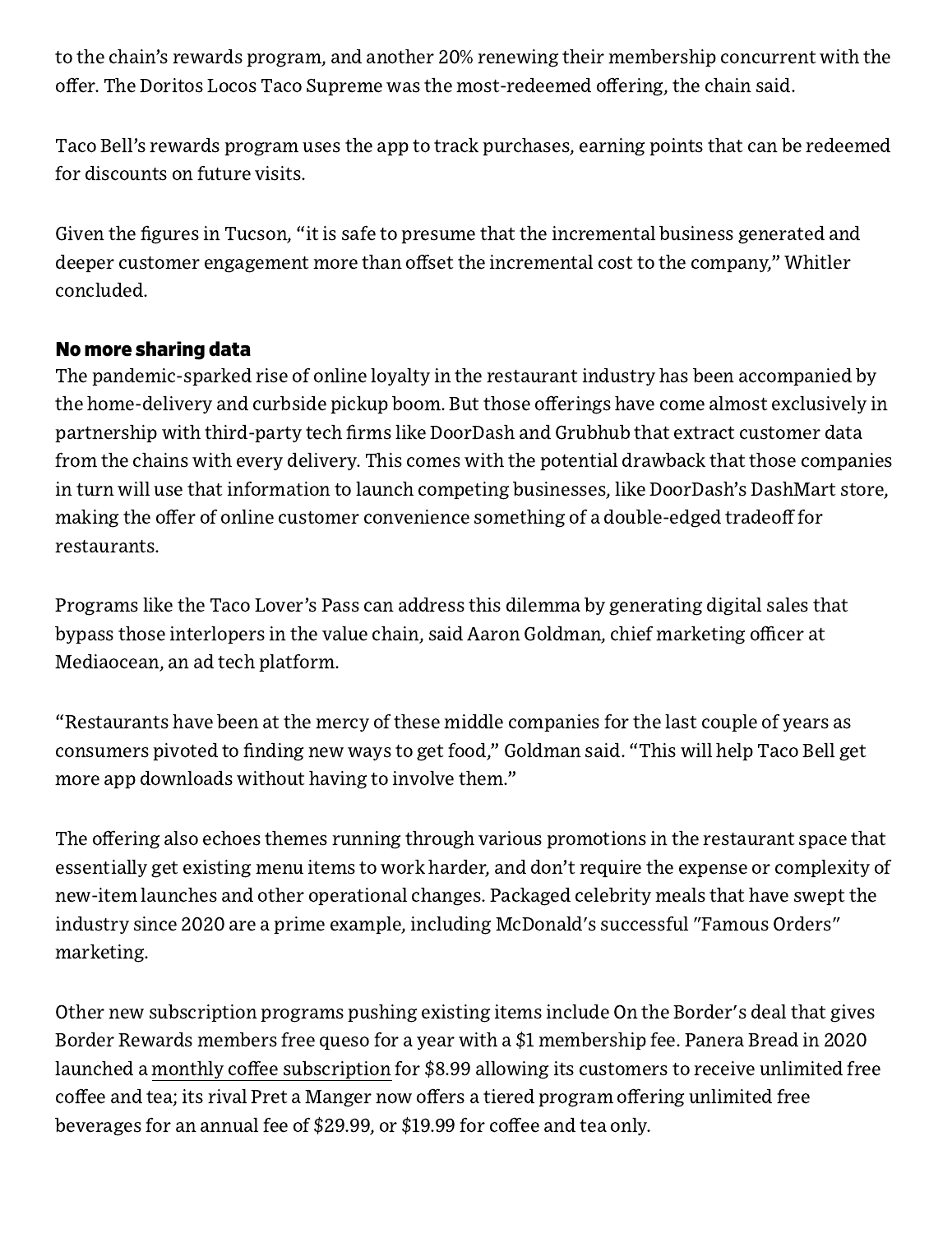"When you're a mature brand it becomes increasingly difficult to drive growth," said Barbara Yolles, CEO of Ludwig+, a Detroit area marketing and advertising firm. "You only have certain levers, and these become apparent over time. You can build more stores, play with pricing, add new dayparts or taste profiles, introduce new products, or in Taco Bell's case, get lovers of your products and brand to repeat visit. The frequent taco lover program is brilliant to help inspire loyalty and to create advocacy among valued customers."

The discount will also ease customer apprehension at exploring different items, Yolles said.

"The key to success here is the cross-sell when the customer comes into the store, otherwise they may be 'taco'ed out' by day 30," Yolles continued. "I would imagine they're really banking on a taco a day for 10 days. That will drive great bottom-line margin. In the end, the app data will definitely help uncover that, but ultimately, we see this as a great tactic that Taco Bell is employing."

## A well-dressed deep discount?

Denise Lee Yohn, a brand leadership expert, author and consultant, sees the Taco Bell subscription program driving more frequent purchases for consumers and delivering data to the brand. Its relative novelty in the fast-food field—for now, at least—can also turn into an advantage for the chain, she said.

"Only a few competitors in the restaurant category have done something like this, so it's something that can stand out as unique enough that consumers will participate in it, and will want to share it socially," Lee Yohn said. "Eventually, everyone will be doing something like this, and the uniqueness will wear off."

Yolles agreed, saying "I wouldn't be surprised if once the numbers come out on this project and they are positive, that we see competitors offer a dollar-menu hamburger a day for 30 days or something similar."

Others are less taken by the uniqueness of the offer. Robert Passikoff, president of the brand loyalty researcher Brand Keys, put it bluntly: "It's a digital price promotion. For tacos."

Passikoff said he expects the chain's benefit will lie in offering more tacos than its customers will ultimately redeem. He took particular issue with press materials accompanying the launch that suggested the program as a solution for Taco Bell fans whose New Year's resolutions involved the brand.

"Just saying," he remarked, "in 38 years of doing New Year's resolution surveys, nobody ever mentioned anything related to expressing their love for Taco Bell."